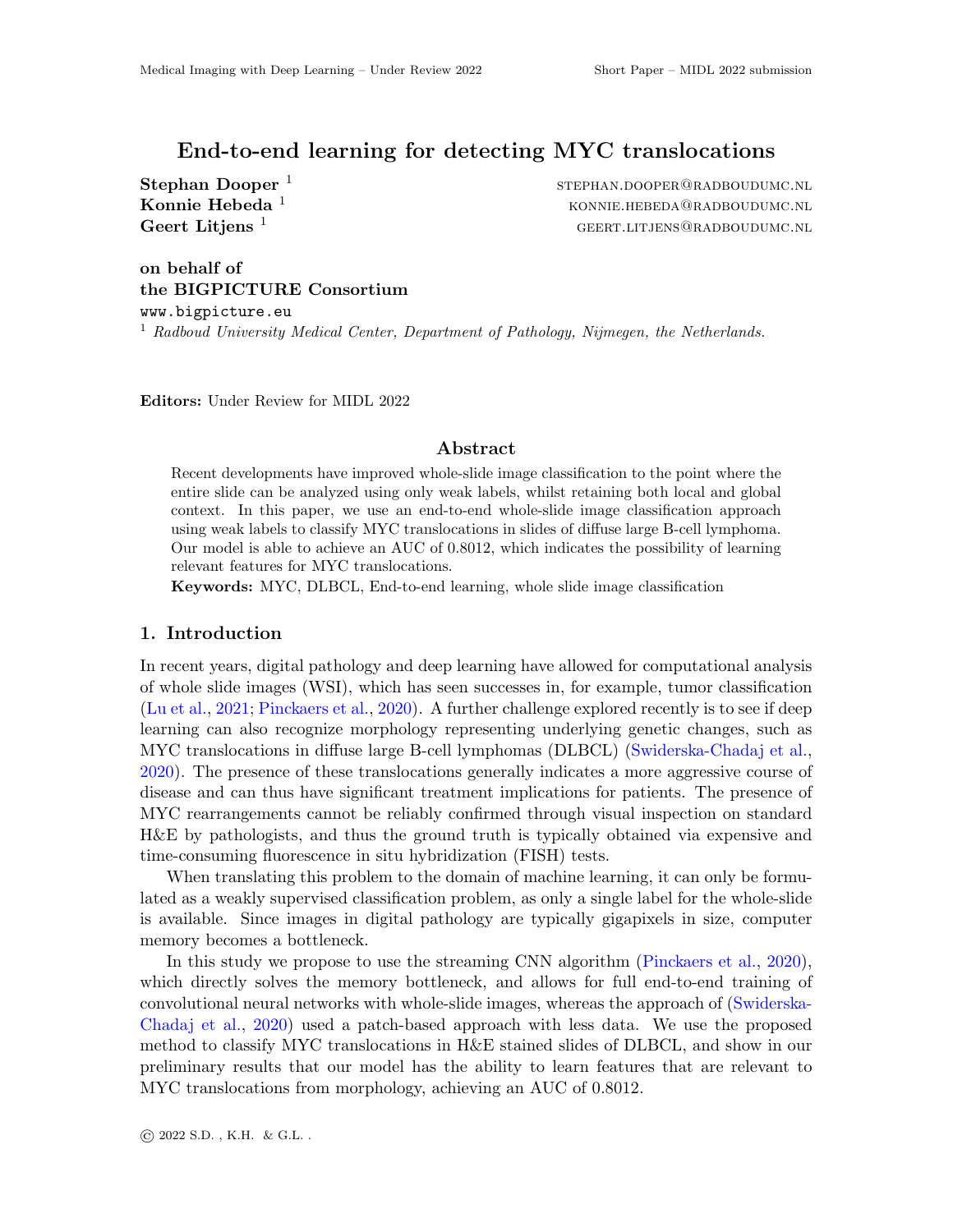

Figure 1: A whole-slide image is forwarded into the encoder. Final feature maps of the encoder are masked to reduce white space. The resulting embeddings are then forwarded to the decoder.

## 2. Methods

We use the streaming CNN algorithm to train the architecture described in [\(Lu et al.,](#page-2-0) [2021\)](#page-2-0) end-to-end, which consist of a ResNet encoder and an attention decoder. The advantage is that the entire model can be trained, maintaining both global and local context.

We modify the architecture in several ways to accommodate for streaming. First, we change the encoder backbone from a ResNet-50 to a ResNet-34, since the latter network takes less time to train. Secondly, we replace the global average pooling layer at the end of the network by a single  $8 \times 8$  max-pool layer with stride 8 to reduce total downsampling and maintain enough spatial context for classification.

We also add a masking operation at the end of the encoder to filter out non-tissue areas before being passed to the decoder, which decreases the number of input neurons. We use a tissue background segmentation algorithm (Bandi et al., [2019\)](#page-2-3) to generate the tissue masks.

The model is trained in two stages. In the first stage, the ResNet-34 encoder weights are frozen, and only the attention decoder is trained. In the second stage, we unfreeze the encoder weights and train the encoder and decoder simultaneously. The ResNet-34 model is initialized with pre-trained ImageNet weights, and the decoder weights are randomly initialized using Glorot initialization. Both stages use an Adam optimizer with a learning rate of  $1e-4$  and  $1e-5$ , respectively.

### 3. Experimental results

We collected 385 H&E stained DLBCL slides, of which 156 MYC positive, from Radboud University Medical Center (Nijmegen, the Netherlands), and Rijnstate Hospital (Arnhem, the Netherlands) which were then digitized and scanned at  $0.25\mu$ m. Additionally, we use two independent clinical trials from the Haemato Oncology Foundation for Adults in the Netherlands (HOVON) to act as an independent test set.

The first trial, HOVON HO84 NHL, is a randomized phase III study on the effect of early intensification of rituximab in combination with 2-weekly CHOP chemotherapy followed by rituximab maintenance in patients with diffuse large B-cell lymphoma, and contains 127 H&E slides of individual patients, of which 9 MYC positive. The second trial, HOVON HO130, is a phase II study evaluating the effect of the addition of lenalidomide to R-CHOP for patients with newly diagnosed MYC positive DLBCL and BCL-U, which contains 56 slides.